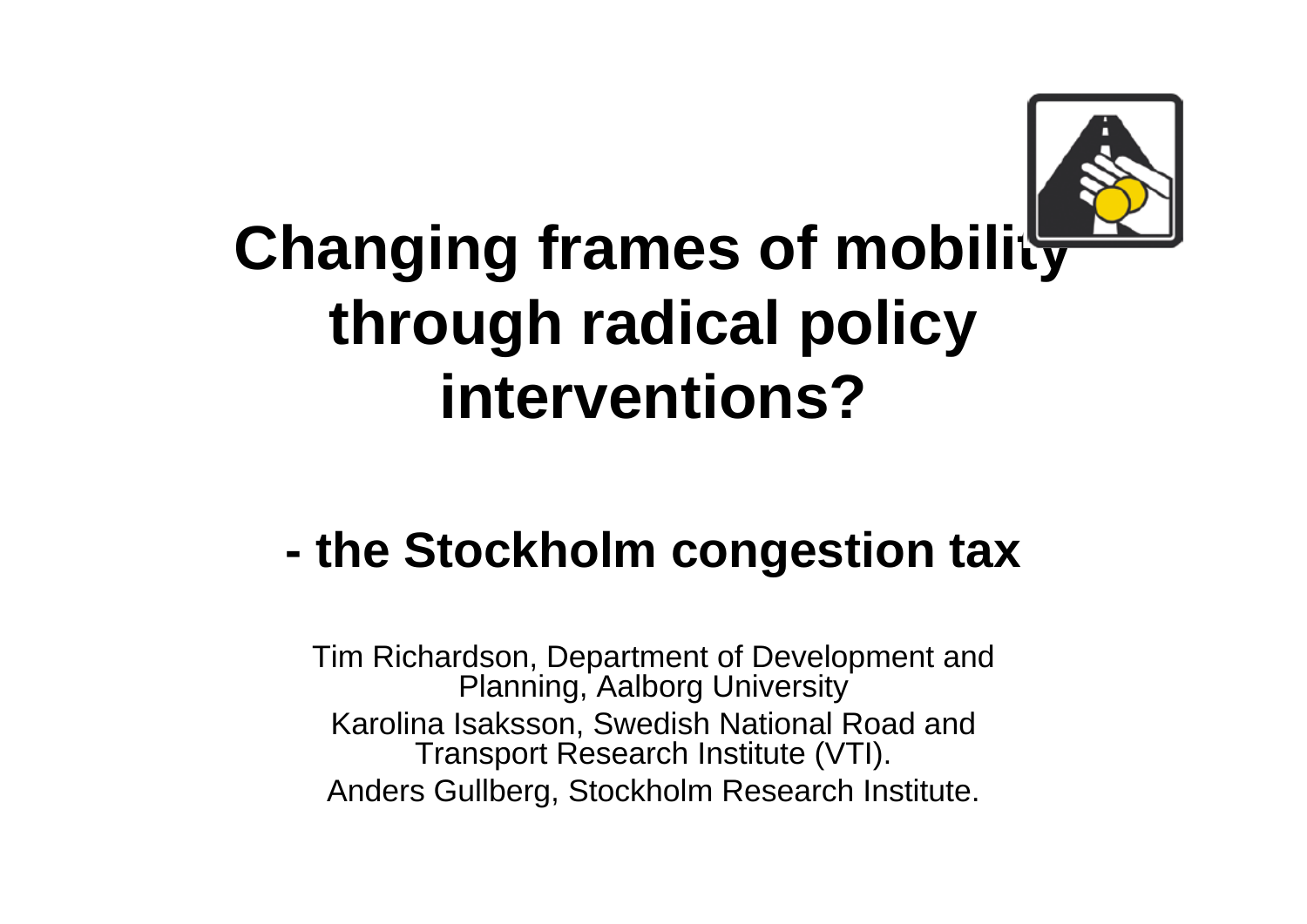## Changing frames of mobility – points of departure

- Congestion tax is today often seen as essentially 'sustainable' (e.g. Banister 2008)
- But even flagship policies are often ambivalent about the car in the city
- How are efforts to combat congestion addressing the social and environmental burdens of urban car use?



#### **BÄTTRE MILJÖ PÅ KÖPET**

När vi väljer att åka på Ringen eller Yttre Tvärleden betalar vi för att komma snabbare och säkrare till våra resmål, var de än ligger i regionen. På köpet får vi allihop en bättre miljö.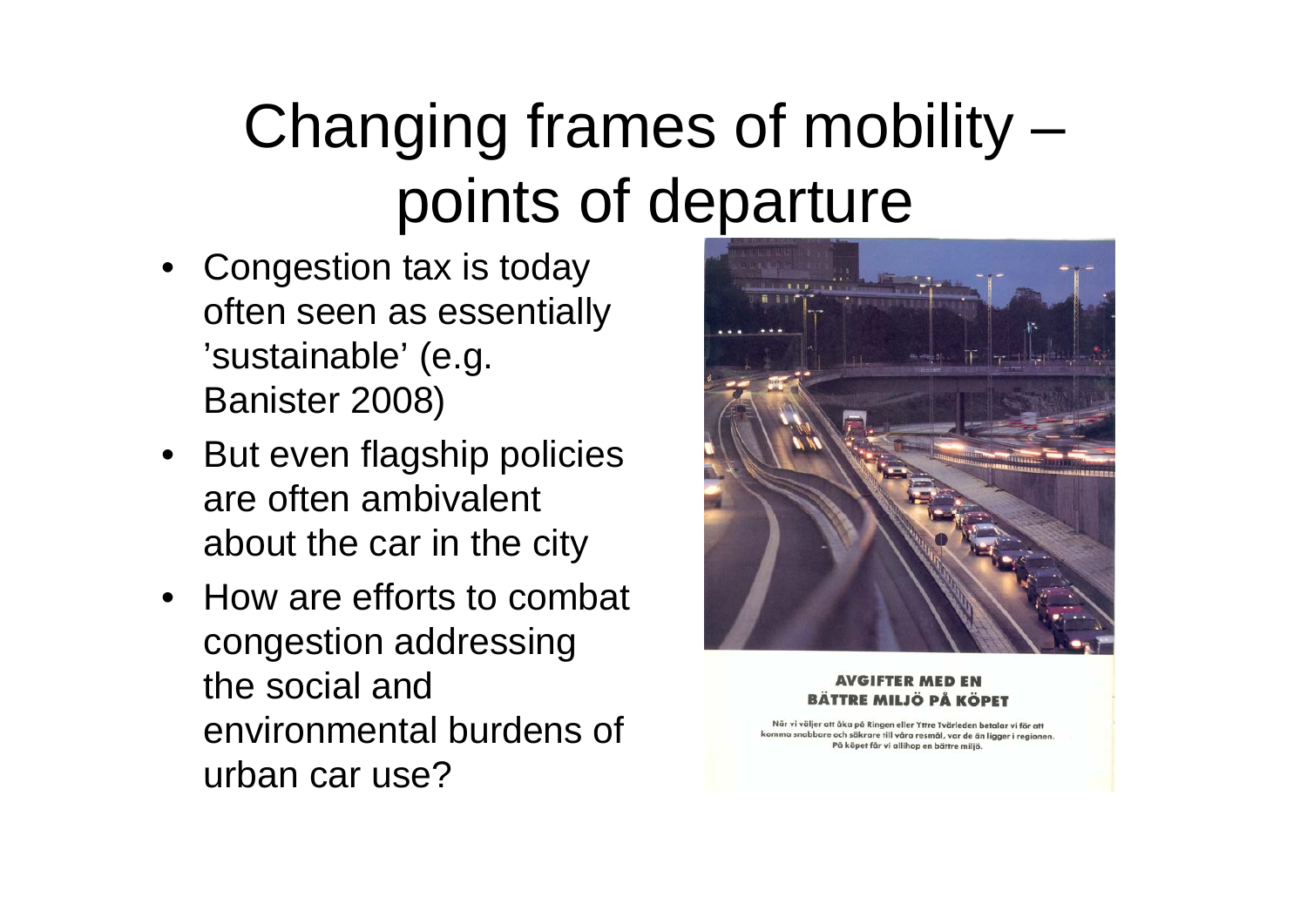## Aim of the paper

• To examine the place of the car in successive framings of mobility manifested in policy schemes to deal with congestion and other traffic-related problems in the city of Stockholm from the 1970s up till now.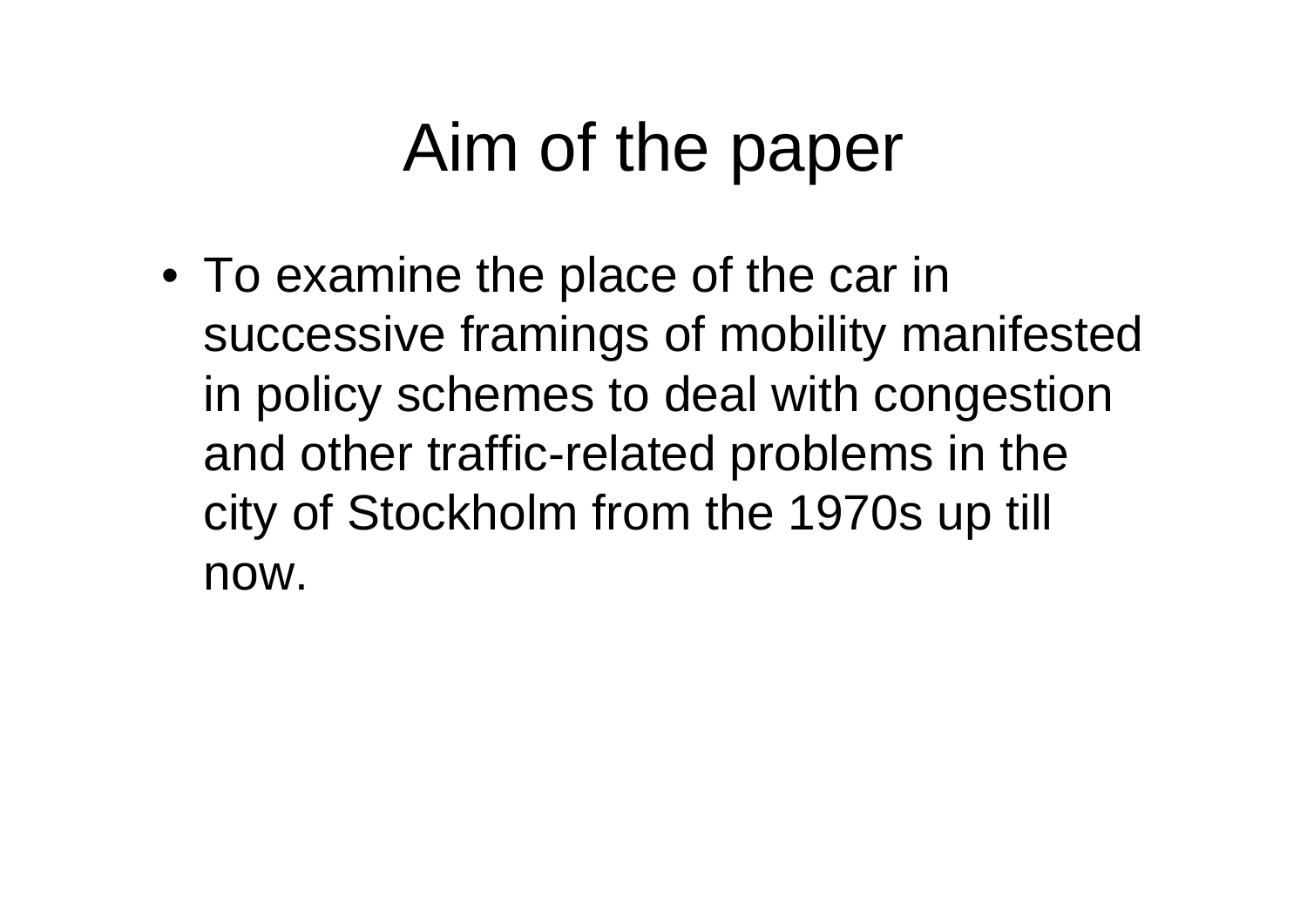## Research questions

- What is the **main objective** of each mobility management strategy?
- Who are the future **"key mobile subjects"**  referred to in each strategy?
- How do the **measures aim to change mobility**  practices of these mobile subjects?
- Who are the **winners and losers**?
- How "radical" is each measure in terms of **confronting car-based automobility** ?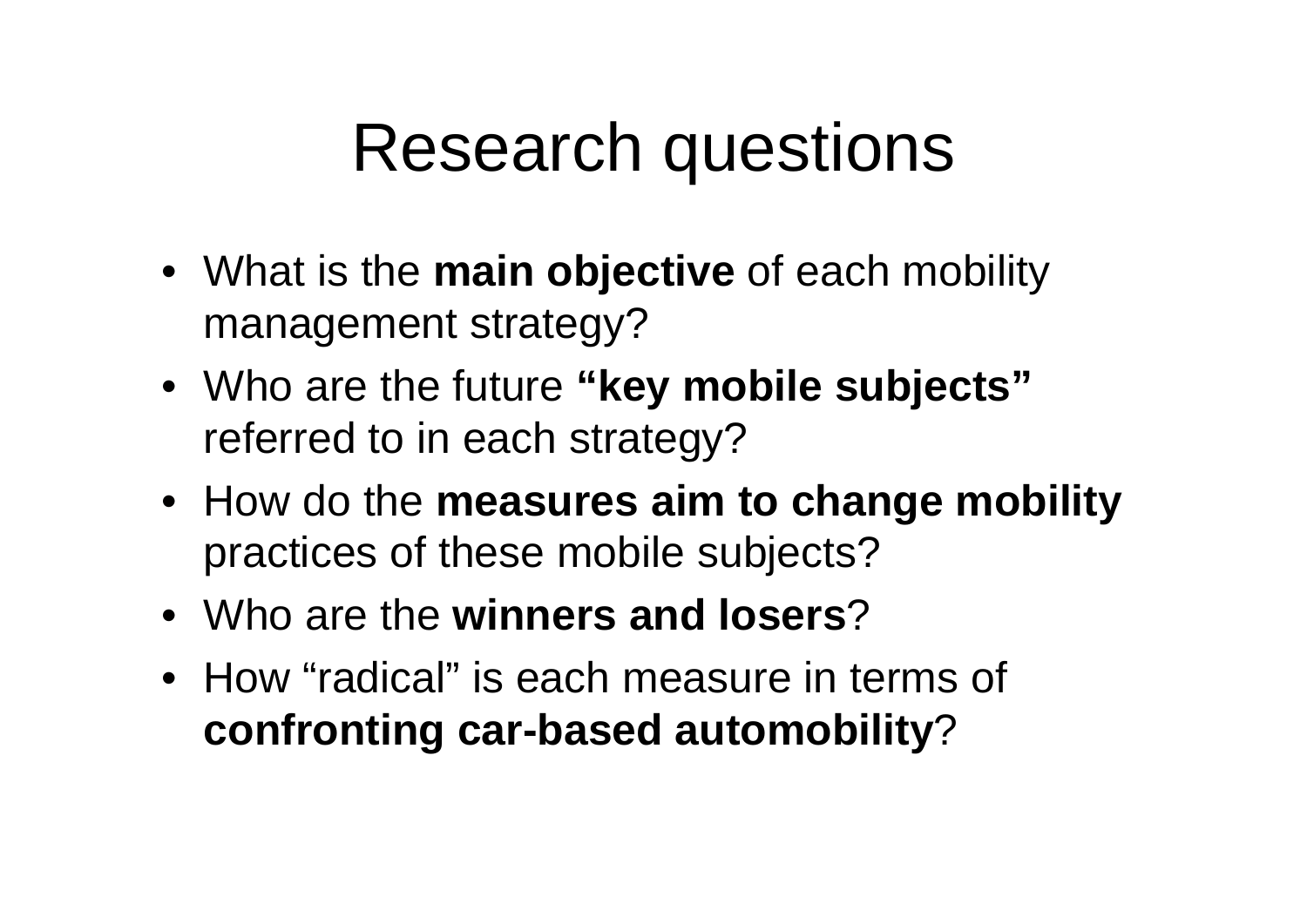## Some groundwork: analysis of deliberative strategies

- Congestion charging is a politically risky policy
- The challenge of legitimately introducing a policy that the public may not want
- How to manage the engagement with stakeholders and citizens?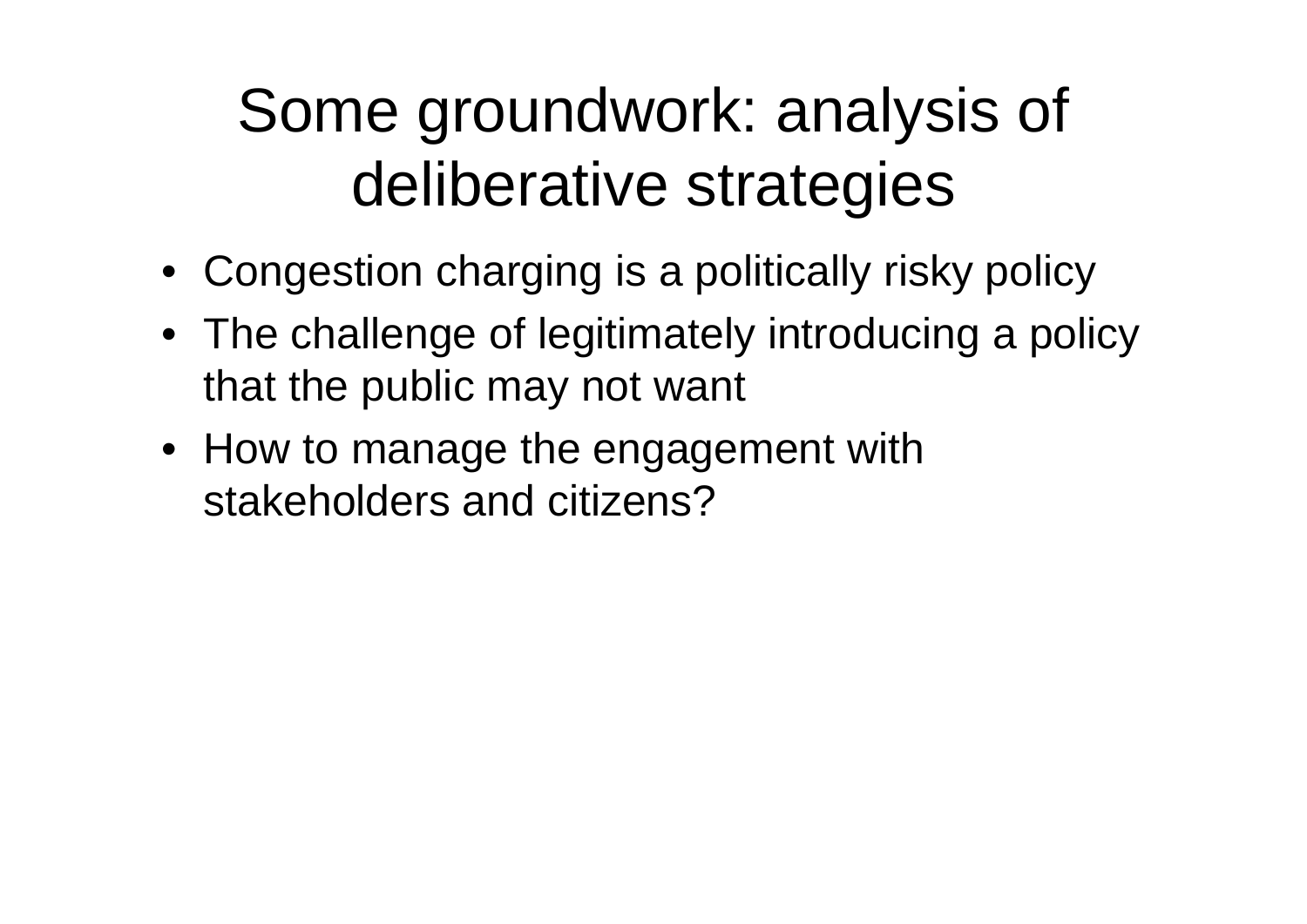… in my view the most difficult challenges for introducing congestion charging are not technical ones, but social and political ones, the exact nature of which will differ from city to city... strong political leadership will be required'.

confronting public attitudes?

Ken Livingstone, Mayor of London, 2004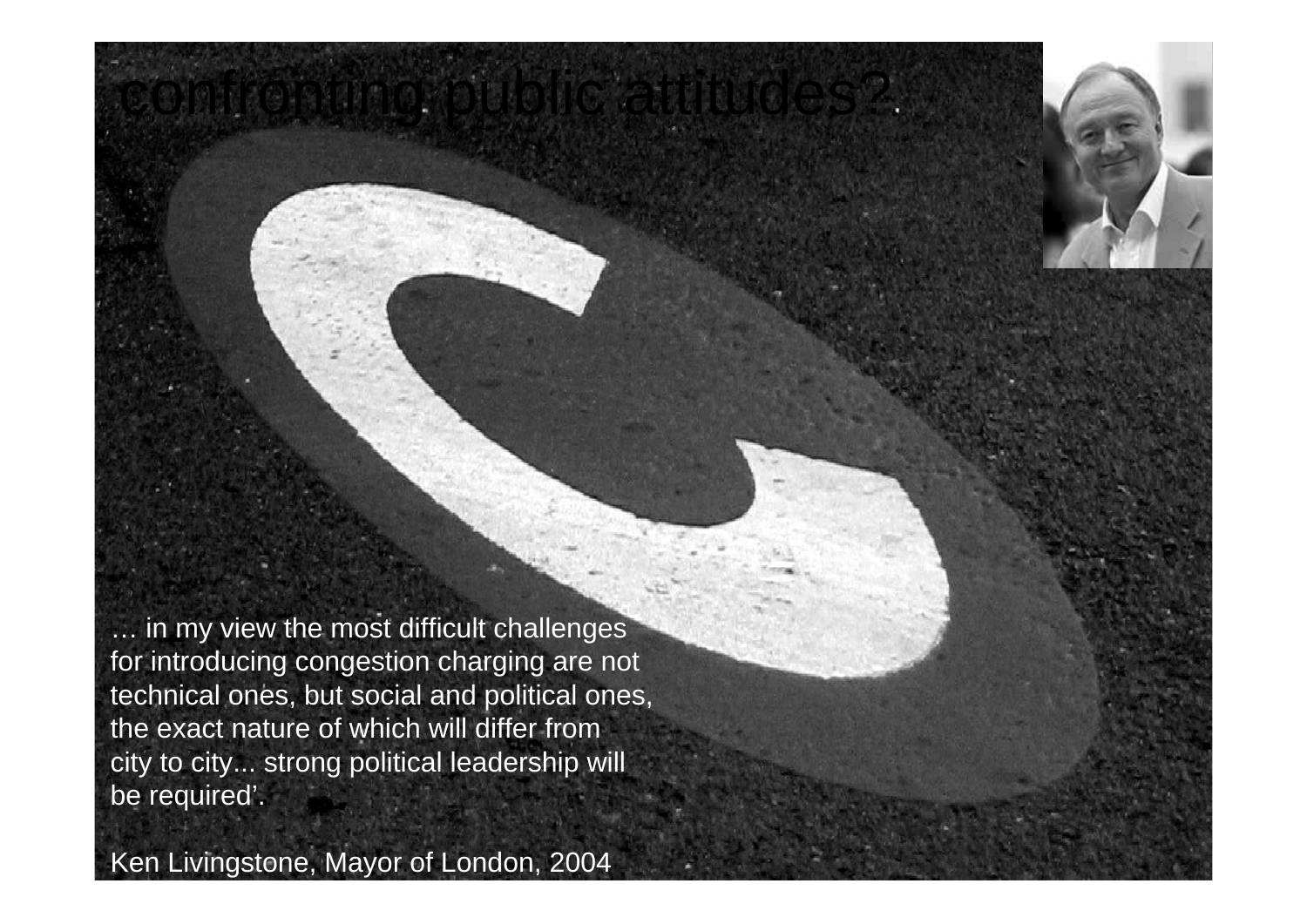*The Council's 'preferred' strategy includes congestion charging and increased transport investment funded by it. Do you support the Council's 'preferred'*  strategy?

**No: 74.4% Yes: 25.6% (Turnout 61.8%)**

or building public

consensus?

*'The idea is now dead and buried for Edinburgh but we are as committed as ever to further improving our city's transport'*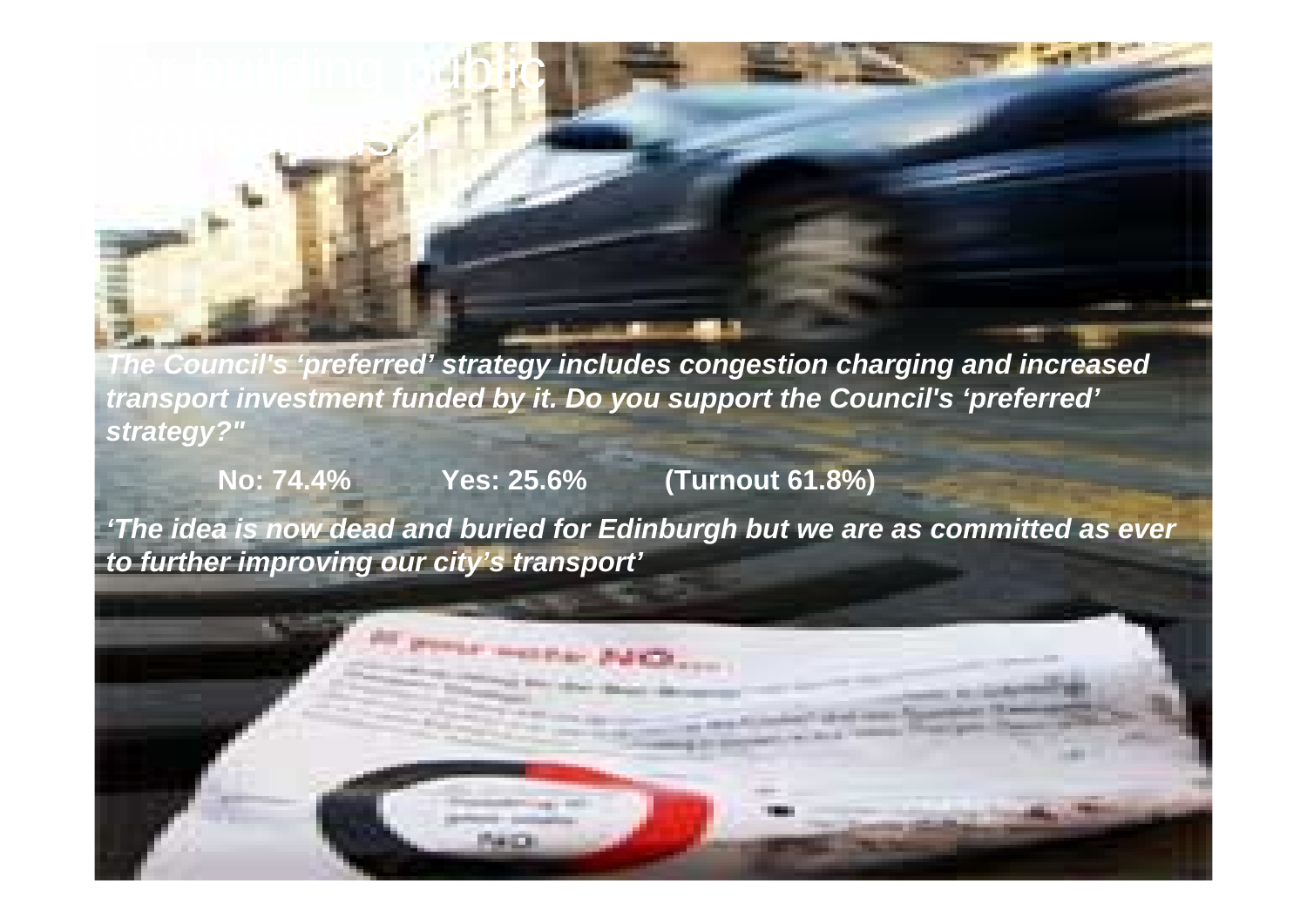#### post-Edinburgh reflexivity

- 'The level, range and intensity of opposition to road user charging will determine the likelihood of its adoption.' … the importance of understanding and correctly gauging the local political dimensions in building any policy platform for the introduction of road user charging' (McQuaid and Grieco)
- 'local authorities will have to be brave in the face of their electorates' (Wolmar)
- Congestion pricing cannot be sold as a policy that harms no one, or even as a policy that helps everyone a little. It can, however, be positioned as a policy that will benefit important political actors a lot. Its success depends, to paraphrase Machiavelli, not on convincing those who benefit from the status quo, but on finding others who will ''do well under the new order of things'' (King et al).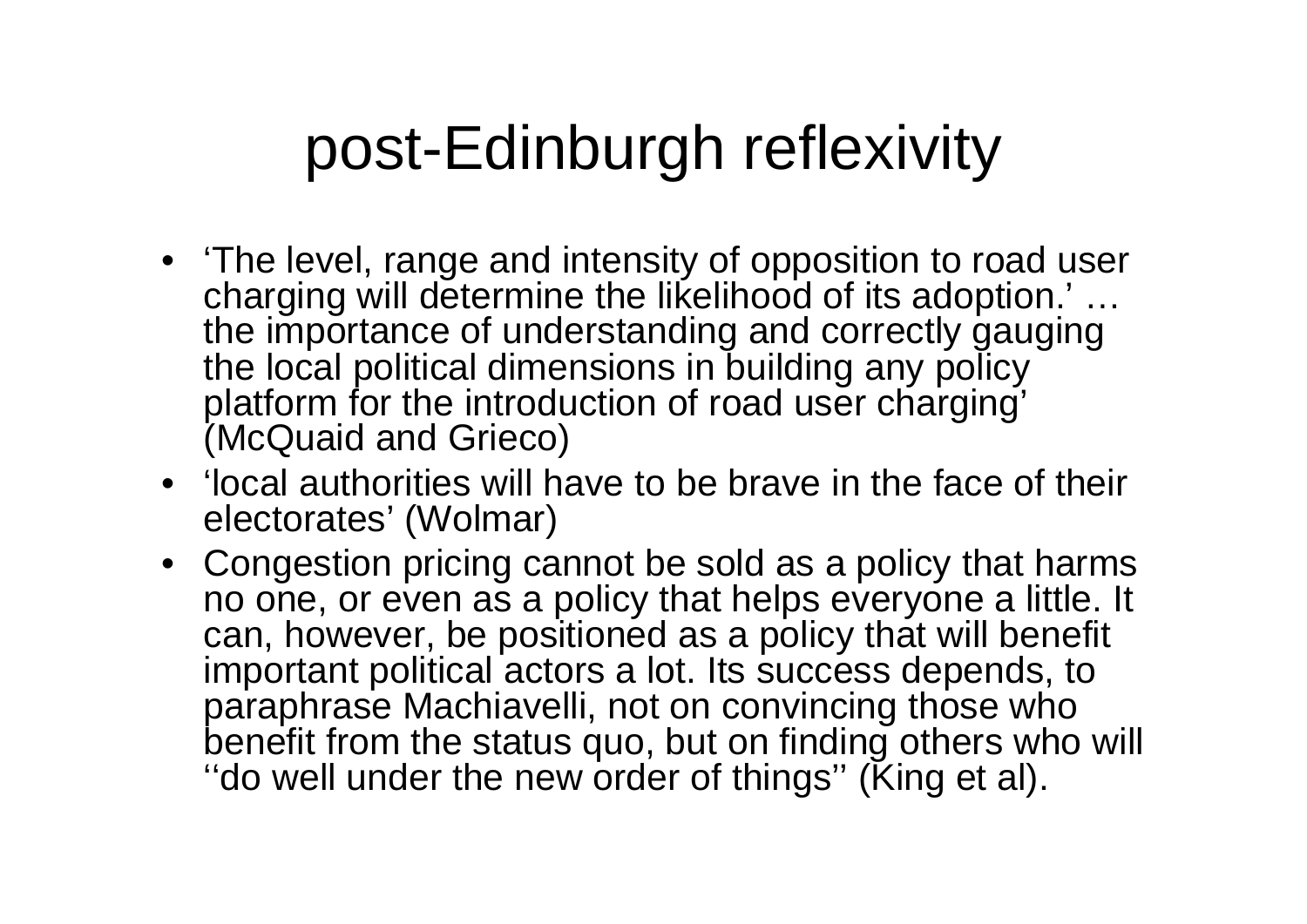## Avoiding conflict in Stockholm: but at what price?

- London: Livingstone's strong political leadership, confronting opposition
- Edinburgh: consensus failure and lack of leadership
- Stockholm: conflict avoidance and consensus through learning
- Isaksson, K. & Richardson, T. (2009) "Building legitimacy for risky policies: the cost of avoiding conflict in Stockholm". *Transportation Research A*, 43: 251-257.
- (in a special issue on the Stockholm congestion tax)



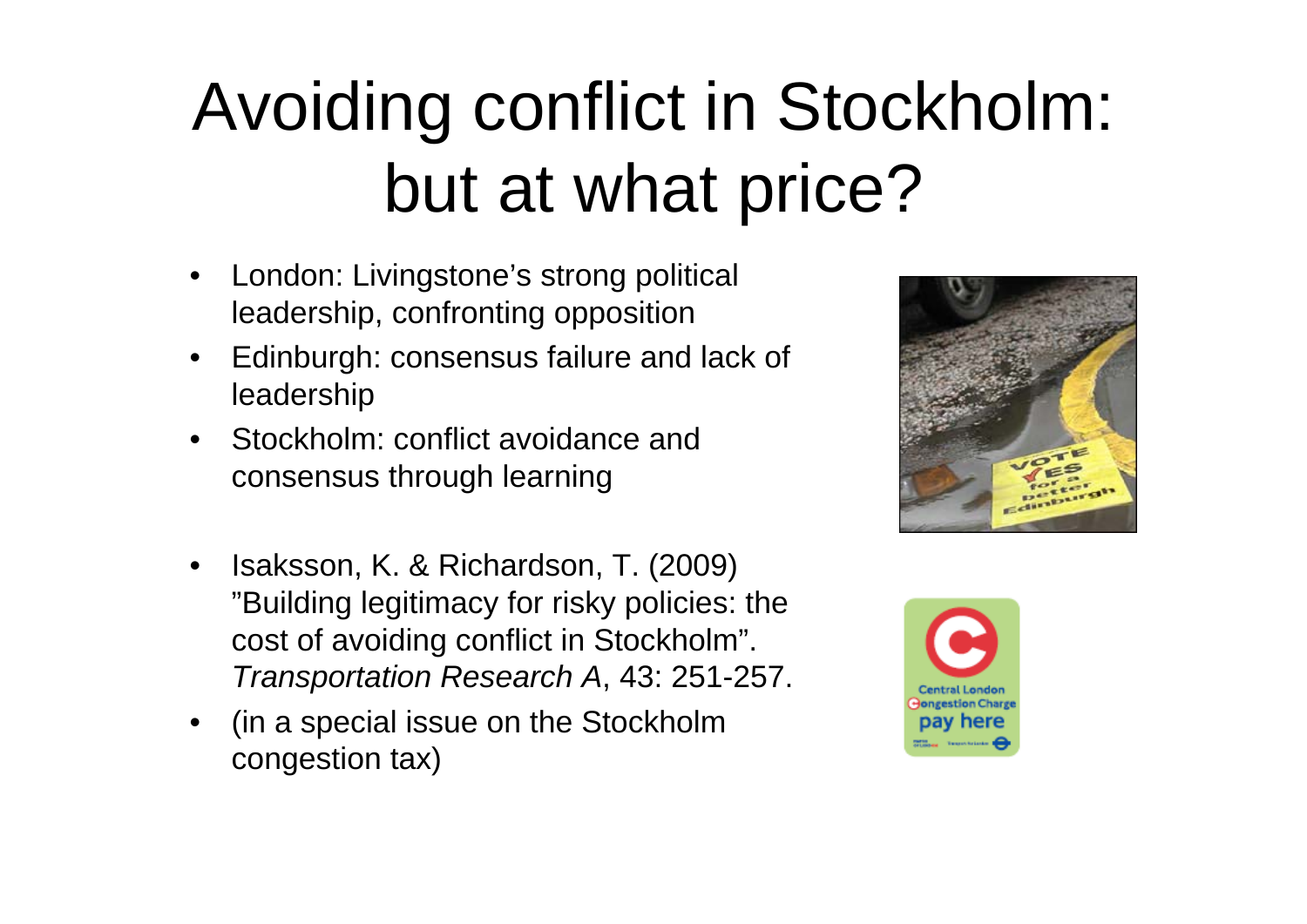In Stockholm, measures to reduce congestion have been formulated since the 1970s

- 1970s : consensus to reduce urban motoring by 20%
- 1980s: district charges
- 1990s: road tolls for new road investments
- 2006: the congestion tax trial
- 2007: congestion tax financing new roads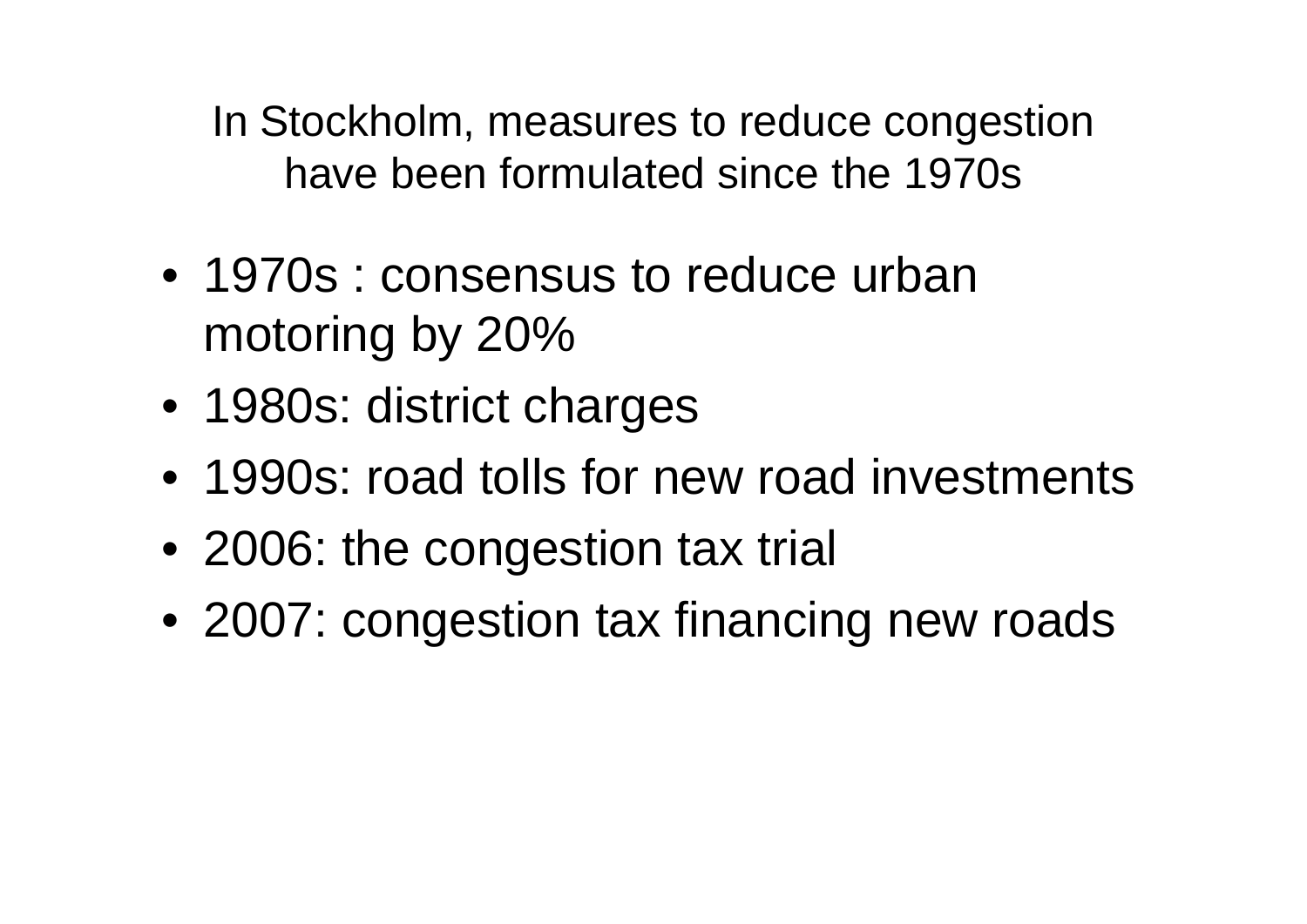## 1970s: consensus to reduce urban motoring by 20%

- Political consensus on the car as a problem for the city
- Motorists were the key mobile subjects to change behaviour.
- Plans for massive road investments abandoned
- Generally positive attitudes towards cong. charging, but no consensus reached over any specific measures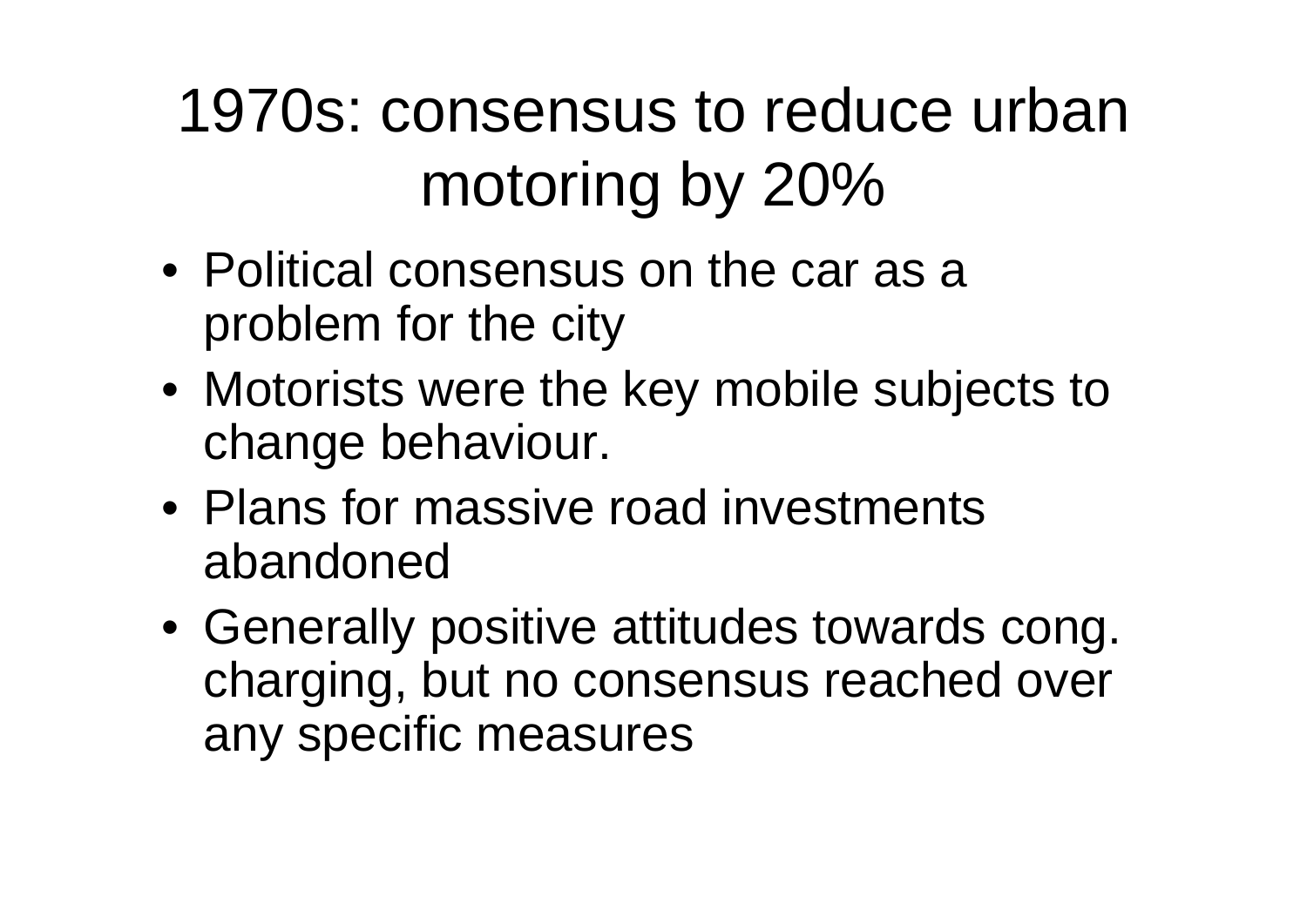# **1980s: district charges**

- An SL-card in the front window of the car
- Revenues to public transportation
- A fragile political agreement among the leading political parties in Stockholm
- The motorists were the target
- Winners: Public transport users and inner city residents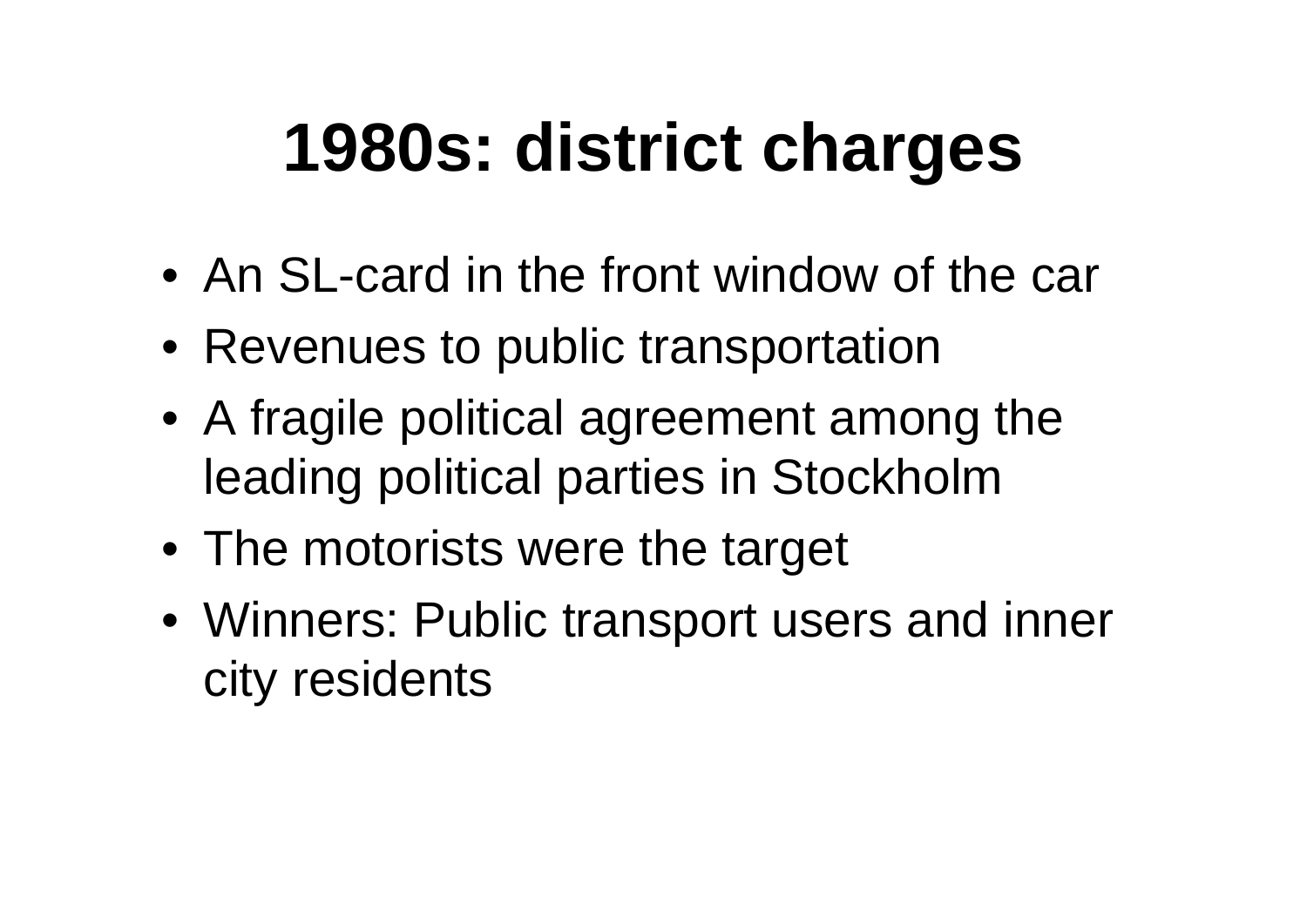## 1990s: road tolls for new road investments

- Revival of old infrastructure plans
- Road tolls to pay for new road investments
- Less motoring in the inner city but an overall increase in the region
- Agreement reached but no foundation of consensus
- Winners: motorists who are happy to pay, also residents in the inner city where traffic would decrease
- Losers: less wealthy car owners and people living in areas where traffic would increase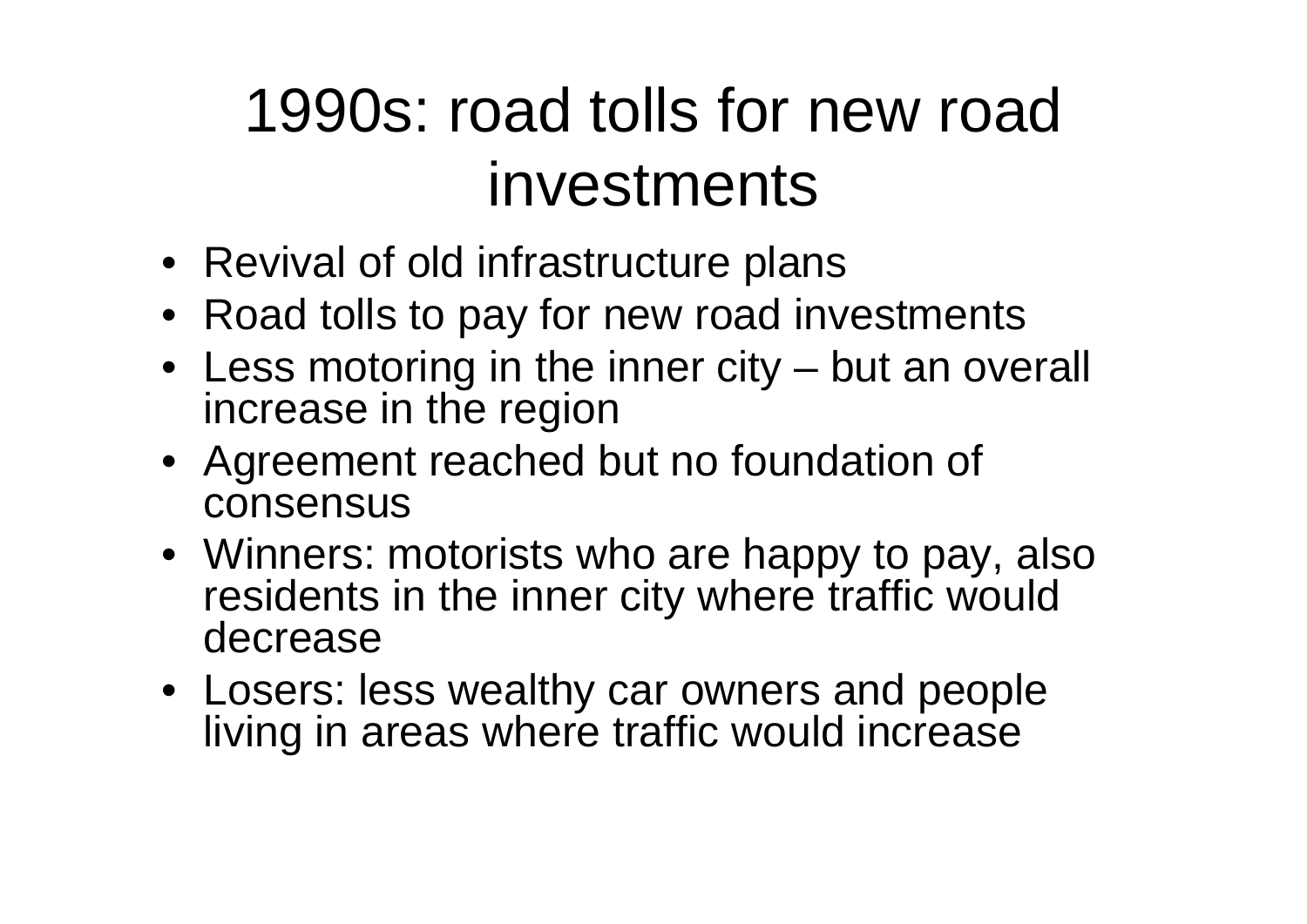# **2006: the congestion tax trial**

- Decreasing traffic and congestion while increasing accessibility by public transportation
- Motorists clearly targeted
- Citizen consent created in a referendum after the trial
- Winners: motorists who want (and can afford) to pay – as well as inner city residents and public trp users
- Losers: residents in districts where conditions got worse

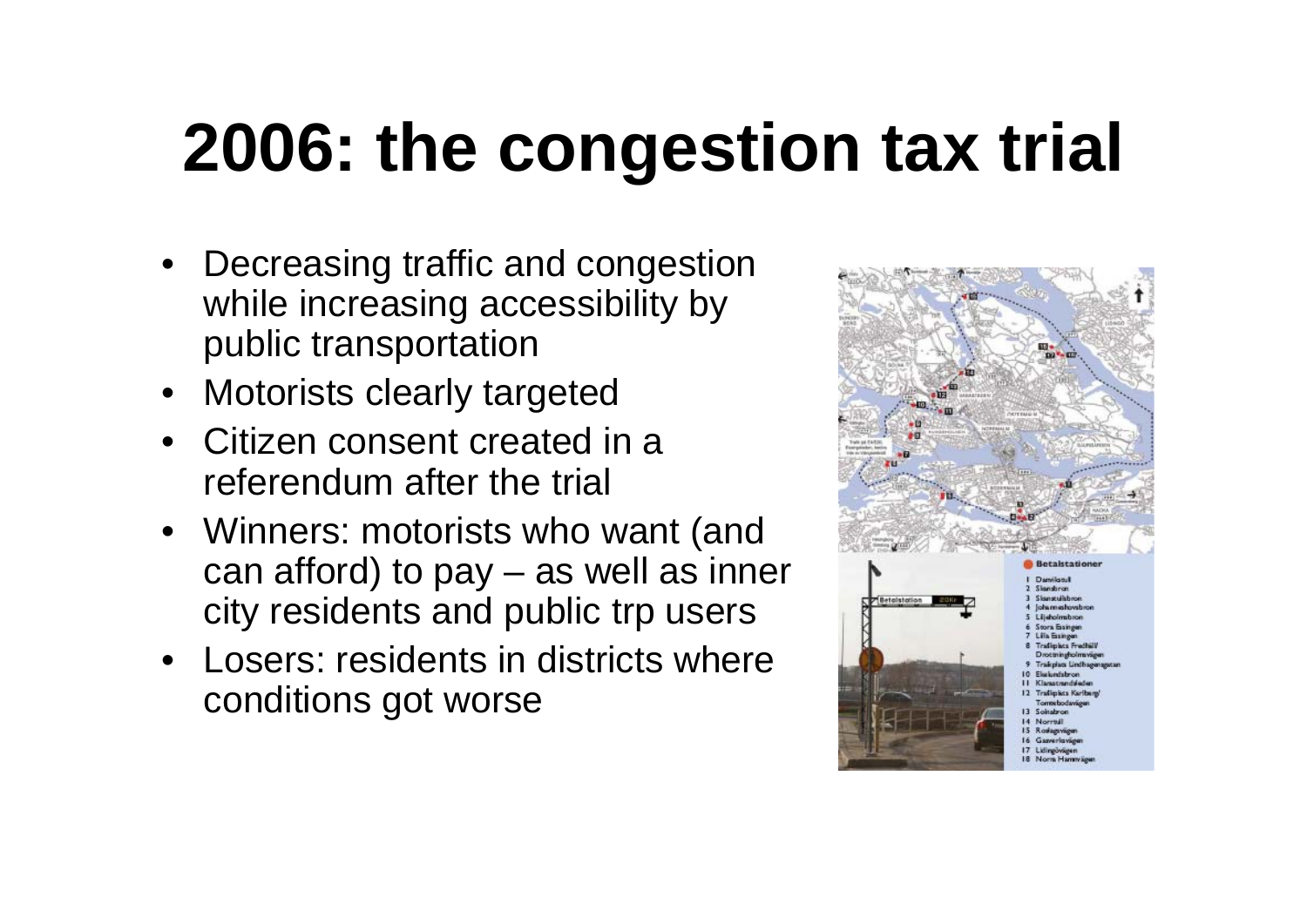#### 2007: congestion tax supporting new roads

- Post election shift
- Decision to implement congestion taxation permanently
- New rules making the tax part of a large infrastructure plan
- Drivers who wants to pay are now a stronger group of winners